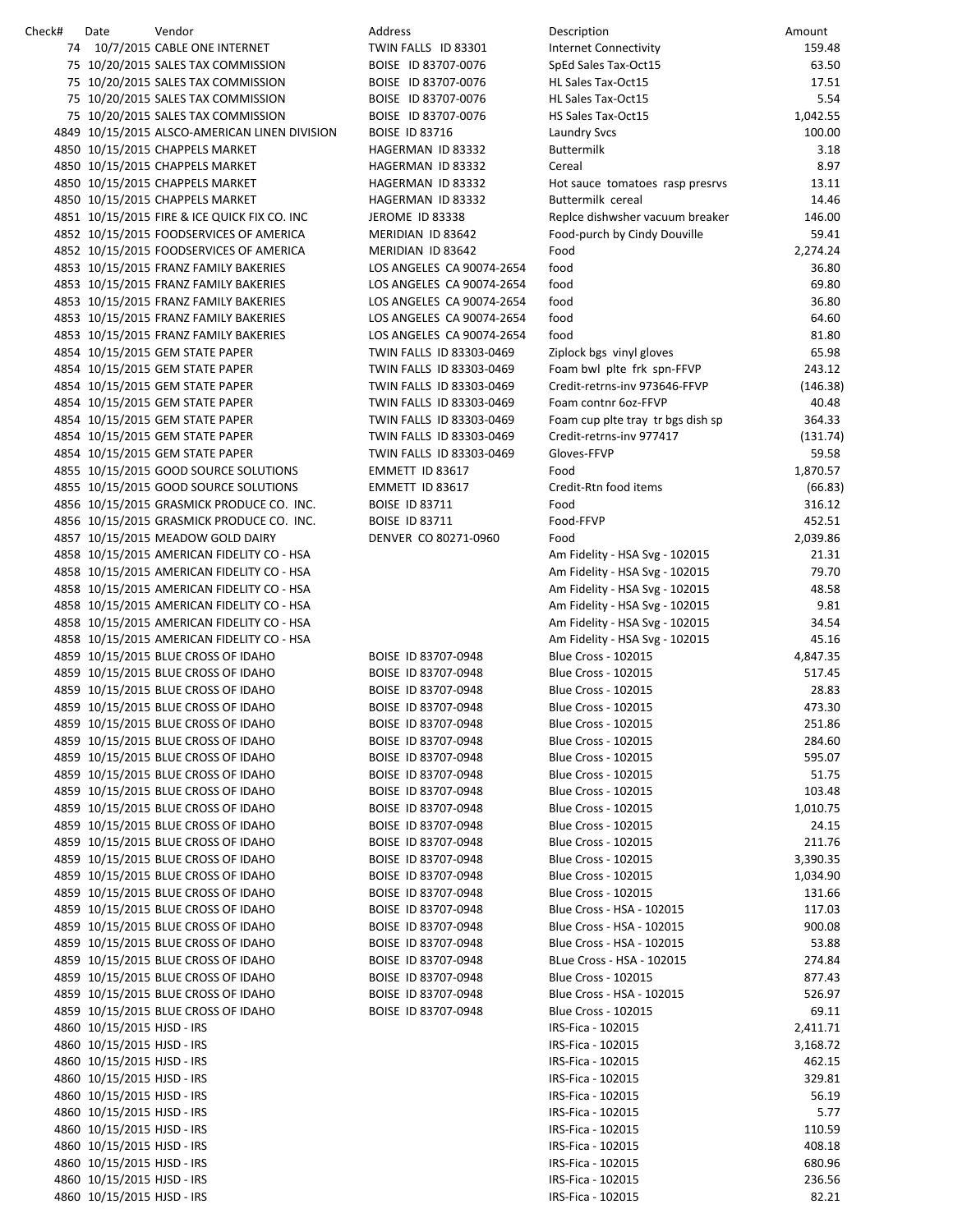| 4860 10/15/2015 HJSD - IRS                                   | IRS-Fi                |
|--------------------------------------------------------------|-----------------------|
| 4860 10/15/2015 HJSD - IRS                                   | IRS-Fi                |
| 4860 10/15/2015 HJSD - IRS                                   | IRS-Fi                |
| 4860 10/15/2015 HJSD - IRS                                   | IRS-Fi                |
| 4860 10/15/2015 HJSD - IRS                                   | IRS-Fi                |
| 4860 10/15/2015 HJSD - IRS                                   | IRS-Fi                |
| 4860 10/15/2015 HJSD - IRS                                   | IRS-Fi                |
| 4860 10/15/2015 HJSD - IRS                                   | IRS-Fi                |
| 4860 10/15/2015 HJSD - IRS                                   | IRS-Fi                |
| 4860 10/15/2015 HJSD - IRS                                   | IRS-M                 |
| 4860 10/15/2015 HJSD - IRS                                   | IRS-M                 |
| 4860 10/15/2015 HJSD - IRS                                   | IRS-Fi                |
| 4860 10/15/2015 HJSD - IRS                                   | IRS-Fi                |
| 4860 10/15/2015 HJSD - IRS                                   | IRS-M                 |
| 4860 10/15/2015 HJSD - IRS                                   | IRS-M                 |
| 4860 10/15/2015 HJSD - IRS                                   | IRS-Fi                |
| 4861 10/15/2015 HJSD - PERSI                                 | PERSI                 |
| 4861 10/15/2015 HJSD - PERSI                                 | PERSI                 |
| 4861 10/15/2015 HJSD - PERSI                                 | <b>PERSI</b>          |
| 4861 10/15/2015 HJSD - PERSI                                 | PERSI                 |
| 4861 10/15/2015 HJSD - PERSI                                 | PERSI                 |
| 4861 10/15/2015 HJSD - PERSI                                 | PERSI                 |
| 4861 10/15/2015 HJSD - PERSI                                 | <b>PERSI</b>          |
| 4861 10/15/2015 HJSD - PERSI                                 | PERSI                 |
| 4861 10/15/2015 HJSD - PERSI                                 | PERSI                 |
| 4861 10/15/2015 HJSD - PERSI                                 | PERSI                 |
| 4861 10/15/2015 HJSD - PERSI                                 | PERSI                 |
| 4861 10/15/2015 HJSD - PERSI                                 | PERSI                 |
| 4861 10/15/2015 HJSD - PERSI                                 | PERSI                 |
| 4861 10/15/2015 HJSD - PERSI                                 | PERSI                 |
| 4861 10/15/2015 HJSD - PERSI                                 | PERSI                 |
| 4861 10/15/2015 HJSD - PERSI                                 | PERSI                 |
| 4861 10/15/2015 HJSD - PERSI                                 | PERSI                 |
| 4861 10/15/2015 HJSD - PERSI                                 | PERSI                 |
| 4861 10/15/2015 HJSD - PERSI                                 | PERSI                 |
| 4861 10/15/2015 HJSD - PERSI                                 | PERSI                 |
| 4861 10/15/2015 HJSD - PERSI                                 | <b>PERSI</b>          |
| 4861 10/15/2015 HJSD - PERSI                                 | PERSI                 |
| 4861 10/15/2015 HJSD - PERSI                                 | PERSI                 |
| 4861 10/15/2015 HJSD - PERSI                                 | <b>PERSI</b>          |
| 4861 10/15/2015 HJSD - PERSI                                 | <b>PERSI</b>          |
| 4861 10/15/2015 HJSD - PERSI                                 | PERSI                 |
| 4861 10/15/2015 HJSD - PERSI                                 | PERSI                 |
| 4861 10/15/2015 HJSD - PERSI                                 | PERSI                 |
| 4861 10/15/2015 HJSD - PERSI                                 | <b>PERSI</b>          |
| 4861 10/15/2015 HJSD - PERSI                                 | PERSI                 |
| 4861 10/15/2015 HJSD - PERSI                                 | PERSI                 |
| 4861 10/15/2015 HJSD - PERSI                                 | PERSI                 |
| 4861 10/15/2015 HJSD - PERSI                                 | PERSI                 |
| 4861 10/15/2015 HJSD - PERSI                                 | <b>PERSI</b>          |
| 4861 10/15/2015 HJSD - PERSI                                 | PERSI                 |
| 4861 10/15/2015 HJSD - PERSI                                 | PERSI                 |
| 4861 10/15/2015 HJSD - PERSI                                 | <b>PERSI</b>          |
| 4861 10/15/2015 HJSD - PERSI                                 | PERSI                 |
| 4861 10/15/2015 HJSD - PERSI                                 | PERSI                 |
| 4861 10/15/2015 HJSD - PERSI                                 | PERSI                 |
| 4861 10/15/2015 HJSD - PERSI                                 | PERSI                 |
| 4861 10/15/2015 HJSD - PERSI                                 | PERSI                 |
| 4861 10/15/2015 HJSD - PERSI                                 | PERSI                 |
|                                                              |                       |
| 4861 10/15/2015 HJSD - PERSI<br>4861 10/15/2015 HJSD - PERSI | PERSI<br><b>PERSI</b> |
| 4861 10/15/2015 HJSD - PERSI                                 |                       |
| 4861 10/15/2015 HJSD - PERSI                                 | PERSI<br>PERSI        |
|                                                              |                       |
| 4861 10/15/2015 HJSD - PERSI                                 | PERSI                 |
| 4861 10/15/2015 HJSD - PERSI                                 | PERSI                 |
| 4861 10/15/2015 HJSD - PERSI                                 | PERSI                 |
| 4861 10/15/2015 HJSD - PERSI                                 | PERSI                 |
| 4861 10/15/2015 HJSD - PERSI                                 | PERSI                 |
| 4861 10/15/2015 HJSD - PERSI                                 | PERSI                 |
| 4861 10/15/2015 HJSD - PERSI                                 | PERSI                 |

| IRS-Fica - 102015                                      | 205.10          |
|--------------------------------------------------------|-----------------|
| IRS-Fica - 102015                                      | 204.19          |
| IRS-Fica - 102015<br>IRS-Fica - 102015                 | 20.41           |
| IRS-Fica - 102015                                      | 33.19<br>253.04 |
| IRS-Fica - 102015                                      | 20.18           |
| IRS-Fica - 102015                                      | 37.68           |
| IRS-Fica - 102015                                      | 158.98          |
| IRS-Fica - 102015                                      | 41.02           |
| IRS-Medicare - 102015                                  | 13.12           |
| IRS-Medicare - 102015                                  | 16.55           |
| IRS-Fica - 102015<br>IRS-Fica - 102015                 | 50.91<br>284.87 |
| IRS-Medicare - 102015                                  | 281.41          |
| IRS-Medicare - 102015                                  | 72.28           |
| IRS-Fica - 102015                                      | 34.57           |
| PERSI-Retirement - 102015                              | 3,955.07        |
| PERSI-Retirement - 102015                              | 4,819.14        |
| PERSI-Retirement - 102015                              | 836.91          |
| PERSI-Retirement - 102015                              | 502.20          |
| PERSI-Retirement - 102015<br>PERSI-Retirement - 102015 | 83.13<br>8.90   |
| PERSI-Retirement - 102015                              | 170.57          |
| PERSI-Retirement - 102015                              | 690.28          |
| PERSI-Retirement - 102015                              | 1,171.23        |
| PERSI-Retirement - 102015                              | 398.18          |
| PERSI-Retirement - 102015                              | 141.50          |
| PERSI-Retirement - 102015                              | 241.15          |
| PERSI-Retirement - 102015                              | 308.26          |
| PERSI-Retirement - 102015<br>PERSI-Retirement - 102015 | 30.53<br>50.34  |
| PERSI-Retirement - 102015                              | 322.13          |
| PERSI-Retirement - 102015                              | 18.67           |
| PERSI-Retirement - 102015                              | 56.89           |
| PERSI-Retirement - 102015                              | 143.75          |
| PERSI-Sick Leave - 102015                              | 405.27          |
| PERSI-Sick Leave - 102015                              | 449.64          |
| PERSI-Sick Leave - 102015<br>PERSI-Sick Leave - 102015 | 85.76           |
| PERSI-Sick Leave - 102015                              | 51.46<br>8.52   |
| PERSI-Sick Leave - 102015                              | 0.91            |
| PERSI-Sick Leave - 102015                              | 17.48           |
| PERSI-Sick Leave - 102015                              | 70.73           |
| PERSI-Sick Leave - 102015                              | 40.80           |
| PERSI-Sick Leave - 102015                              | 14.50           |
| PERSI-Sick Leave - 102015                              | 24.71           |
| PERSI-Sick Leave - 102015<br>PERSI-Sick Leave - 102015 | 31.59<br>3.13   |
| PERSI-Sick Leave - 102015                              | 5.16            |
| PERSI-Sick Leave - 102015                              | 33.02           |
| PERSI-Sick Leave - 102015                              | 1.91            |
| PERSI-Sick Leave - 102015                              | 5.84            |
| PERSI-Sick Leave - 102015                              | 120.01          |
| PERSI-Sick Leave - 102015                              | 14.74           |
| PERSI-Retirement - 102015                              | 61.68           |
| PERSI-Retirement - 102015<br>PERSI-Retirement - 102015 | 25.53<br>25.53  |
| PERSI-Sick Leave - 102015                              | 6.32            |
| PERSI-Sick Leave - 102015                              | 2.62            |
| PERSI-Sick Leave - 102015                              | 2.62            |
| PERSI-Retirement - 102015                              | 78.52           |
| PERSI-Sick Leave - 102015                              | 8.04            |
| PERSI-Retirement - 102015                              | 436.98          |
| PERSI-Sick Leave - 102015<br>PERSI-Retirement - 102015 | 44.77<br>432.88 |
| PERSI-Sick Leave - 102015                              | 44.35           |
| PERSI-Retirement - 102015                              | 111.45          |
| PERSI-Sick Leave - 102015                              | 11.42           |
| PERSI-Retirement - 102015                              | 57.20           |
| PERSI-Sick Leave - 102015                              | 5.86            |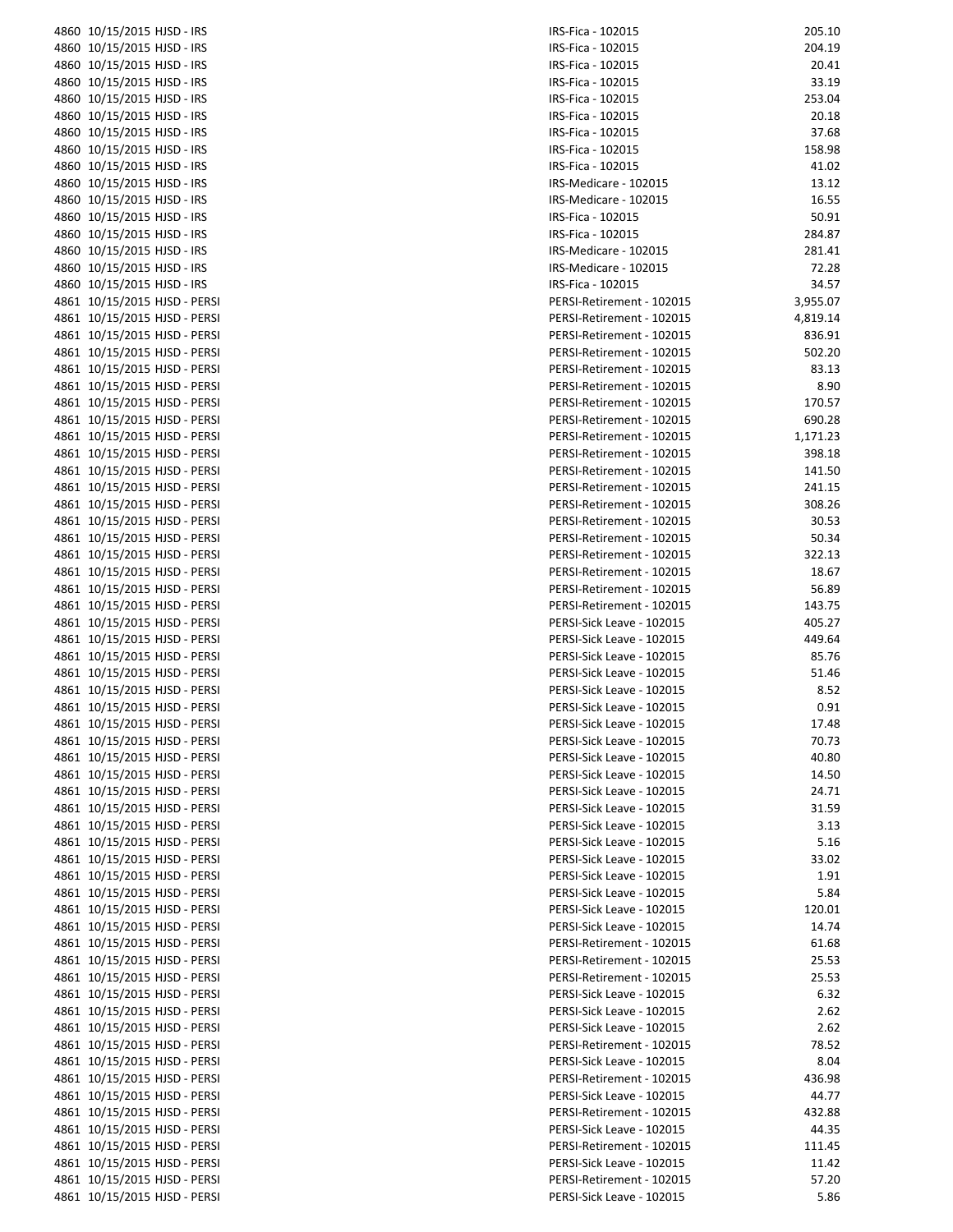| 4862 10/15/2015 STANDARD INSURANCE CO.        | PORTLAND OR 97228-6367     | Standard-Life - 102015            | 42.21    |
|-----------------------------------------------|----------------------------|-----------------------------------|----------|
| 4862 10/15/2015 STANDARD INSURANCE CO.        | PORTLAND OR 97228-6367     | Standard-Life - 102015            | 45.84    |
| 4862 10/15/2015 STANDARD INSURANCE CO.        | PORTLAND OR 97228-6367     | Standard-Life - 102015            | 4.00     |
| 4862 10/15/2015 STANDARD INSURANCE CO.        | PORTLAND OR 97228-6367     | Standard-Life - 102015            | 2.00     |
| 4862 10/15/2015 STANDARD INSURANCE CO.        | PORTLAND OR 97228-6367     | Standard-Life - 102015            | 0.22     |
| 4862 10/15/2015 STANDARD INSURANCE CO.        | PORTLAND OR 97228-6367     | Standard-Life - 102015            | 1.07     |
|                                               |                            |                                   |          |
| 4862 10/15/2015 STANDARD INSURANCE CO.        | PORTLAND OR 97228-6367     | Standard-Life - 102015            | 3.66     |
| 4862 10/15/2015 STANDARD INSURANCE CO.        | PORTLAND OR 97228-6367     | Standard-Life - 102015            | 13.57    |
| 4862 10/15/2015 STANDARD INSURANCE CO.        | PORTLAND OR 97228-6367     | Standard-Life - 102015            | 4.52     |
| 4862 10/15/2015 STANDARD INSURANCE CO.        | PORTLAND OR 97228-6367     | Standard-Life - 102015            | 1.13     |
| 4862 10/15/2015 STANDARD INSURANCE CO.        | PORTLAND OR 97228-6367     | Standard-Life - 102015            | 2.20     |
| 4862 10/15/2015 STANDARD INSURANCE CO.        | PORTLAND OR 97228-6367     | Standard-Life - 102015            | 4.60     |
| 4862 10/15/2015 STANDARD INSURANCE CO.        | PORTLAND OR 97228-6367     | Standard-Life - 102015            | 0.40     |
| 4862 10/15/2015 STANDARD INSURANCE CO.        | PORTLAND OR 97228-6367     | Standard-Life - 102015            | 0.80     |
|                                               |                            |                                   |          |
| 4862 10/15/2015 STANDARD INSURANCE CO.        | PORTLAND OR 97228-6367     | Standard-Life - 102015            | 9.29     |
| 4862 10/15/2015 STANDARD INSURANCE CO.        | PORTLAND OR 97228-6367     | Standard-Life - 102015            | 0.42     |
| 4862 10/15/2015 STANDARD INSURANCE CO.        | PORTLAND OR 97228-6367     | Standard-Life - 102015            | 1.64     |
| 4862 10/15/2015 STANDARD INSURANCE CO.        | PORTLAND OR 97228-6367     | Standard-Life - 102015            | 8.00     |
| 4862 10/15/2015 STANDARD INSURANCE CO.        | PORTLAND OR 97228-6367     | Standard-Life - 102015            | 1.03     |
| 4862 10/15/2015 STANDARD INSURANCE CO.        | PORTLAND OR 97228-6367     | Standard-Life - 102015            | 0.49     |
| 4862 10/15/2015 STANDARD INSURANCE CO.        | PORTLAND OR 97228-6367     | Standard-Life - 102015            | 2.57     |
| 4862 10/15/2015 STANDARD INSURANCE CO.        | PORTLAND OR 97228-6367     | Standard-Life - 102015            | 10.78    |
| 4862 10/15/2015 STANDARD INSURANCE CO.        | PORTLAND OR 97228-6367     | Standard-Life - 102015            | 4.54     |
|                                               |                            |                                   |          |
| 4862 10/15/2015 STANDARD INSURANCE CO.        | PORTLAND OR 97228-6367     | Standard-Life - 102015            | 0.66     |
| 43364 10/15/2015 ACE HARDWARE                 | HAGERMAN ID 83332          | dup key-Headstart                 | 2.89     |
| 43364 10/15/2015 ACE HARDWARE                 | HAGERMAN ID 83332          | cover plates-OSHA                 | 9.07     |
| 43364 10/15/2015 ACE HARDWARE                 | HAGERMAN ID 83332          | nuts washers-GS firedoor-OSHA     | 3.12     |
| 43364 10/15/2015 ACE HARDWARE                 | HAGERMAN ID 83332          | screws toilt st jigsaw bld        | 18.97    |
| 43364 10/15/2015 ACE HARDWARE                 | HAGERMAN ID 83332          | tire repr graphite C batteries    | 9.57     |
| 43364 10/15/2015 ACE HARDWARE                 | HAGERMAN ID 83332          | rod hldr PVC pipe mason bit       | 36.01    |
|                                               |                            |                                   |          |
| 43364 10/15/2015 ACE HARDWARE                 | HAGERMAN ID 83332          | cord cap nut lumber coupler       | 21.47    |
| 43364 10/15/2015 ACE HARDWARE                 | HAGERMAN ID 83332          | epoxy wasp spray                  | 27.45    |
| 43364 10/15/2015 ACE HARDWARE                 | HAGERMAN ID 83332          | tire repair                       | 9.99     |
| 43364 10/15/2015 ACE HARDWARE                 | HAGERMAN ID 83332          | s-hook playgrnd-OSHA              | 29.80    |
| 43364 10/15/2015 ACE HARDWARE                 | HAGERMAN ID 83332          | plstic ring FIP adapt             | 6.47     |
| 43365 10/15/2015 ADVANCED THERAPY CARE        | MOUNTAIN HOME ID 83647     | Speech Therapy Svcs               | 5,525.00 |
| 43366 10/15/2015 BARNES & NOBLE BOOKSELLERS   | ATLANTA GA 31193-0455      | Library Books                     | 15.99    |
| 43366 10/15/2015 BARNES & NOBLE BOOKSELLERS   | ATLANTA GA 31193-0455      | Library Books                     | 18.39    |
| 43366 10/15/2015 BARNES & NOBLE BOOKSELLERS   | ATLANTA GA 31193-0455      |                                   | 246.98   |
|                                               |                            | Library Books                     |          |
| 43367 10/15/2015 BARRY EQUIPMENT & RENTAL     | JEROME ID 83338            | Excavator-tree removal (C.Steele) | 150.00   |
| 43368 10/15/2015 CASH                         |                            | Postage-HS                        | 75.00    |
| 43368 10/15/2015 CASH                         |                            | Postage-GS                        | 75.00    |
| 43369 10/15/2015 CAXTON PRINTERS              | CALDWELL ID 83605          | Imagine It Gr 1 Prac 1            | 441.04   |
| 43369 10/15/2015 CAXTON PRINTERS              | CALDWELL ID 83605          | Imagine It Gr 1 Prac 2            | 35.35    |
| 43369 10/15/2015 CAXTON PRINTERS              | CALDWELL ID 83605          | Imagine It Gr 2 Prac 2            | 202.15   |
| 43369 10/15/2015 CAXTON PRINTERS              | CALDWELL ID 83605          | Imagine It Stu Rdr Gr 2 Lvl 2     | 283.80   |
| 43369 10/15/2015 CAXTON PRINTERS              | CALDWELL ID 83605          | Imagine It Gr 3 Prac 2            | 335.52   |
|                                               |                            |                                   |          |
| 43369 10/15/2015 CAXTON PRINTERS              | CALDWELL ID 83605          | Imagine It Gr 3 Prac 2            | 17.63    |
| 43369 10/15/2015 CAXTON PRINTERS              | CALDWELL ID 83605          | Imagine It Gr 2 Prac 2            | 459.42   |
| 43369 10/15/2015 CAXTON PRINTERS              | CALDWELL ID 83605          | Imagine It Skills Pract Wkbk 1-K  | 560.48   |
| 43369 10/15/2015 CAXTON PRINTERS              | CALDWELL ID 83605          | Imagine It Skills Pract Wkbk 2-K  | 560.47   |
| 43369 10/15/2015 CAXTON PRINTERS              | CALDWELL ID 83605          | Imagine It Stud Rdr Bk 2 Gr 2     | 520.29   |
| 43369 10/15/2015 CAXTON PRINTERS              | CALDWELL ID 83605          | Imagine It Get Started Rdr 2      | 116.69   |
| 43369 10/15/2015 CAXTON PRINTERS              | CALDWELL ID 83605          | Imagine It Stu Rdr Bk 1 Gr 2      | 541.22   |
|                                               |                            |                                   |          |
| 43369 10/15/2015 CAXTON PRINTERS              | CALDWELL ID 83605          | Returns-6 each Bk1 Gr2 Bk2 Gr2    | (556.74) |
| 43369 10/15/2015 CAXTON PRINTERS              | CALDWELL ID 83605          | Imagine It Gr 3 Prac 1            | 423.82   |
| 43369 10/15/2015 CAXTON PRINTERS              | CALDWELL ID 83605          | Imagine It Gr 1 Prac 2            | 441.04   |
| 43369 10/15/2015 CAXTON PRINTERS              | CALDWELL ID 83605          | Imagine It Gr 2 Prac 1            | 600.41   |
| 43370 10/15/2015 CENTURY LINK                 | PHOENIX AZ 85038-9040      | Phone Chrgs                       | 25.06    |
| 43371 10/15/2015 CENTURY LINK                 | PHOENIX AZ 85038-9040      | Phone svcs                        | 437.08   |
| 43371 10/15/2015 CENTURY LINK                 | PHOENIX AZ 85038-9040      | Phone svcs                        | 90.32    |
|                                               |                            |                                   |          |
| 43372 10/15/2015 CITY OF HAGERMAN             | HAGERMAN ID 83332          | Water & Sewer-GS                  | 116.04   |
| 43372 10/15/2015 CITY OF HAGERMAN             | HAGERMAN ID 83332          | Water & Sewer-HS                  | 186.66   |
| 43372 10/15/2015 CITY OF HAGERMAN             | HAGERMAN ID 83332          | Water & Sewer-Gym                 | 71.63    |
| 43372 10/15/2015 CITY OF HAGERMAN             | HAGERMAN ID 83332          | Water & Sewer-Ag                  | 71.63    |
| 43373 10/15/2015 CONNIE VAN KLEECK OTR/L      | GOOINDG ID 83330           | OT Svc                            | 192.50   |
| 43374 10/15/2015 COSTCO CREDIT CARD HB        | CAROL STREAM IL 60197-5859 | <b>HS-Concessions</b>             | 465.24   |
| 43375 10/15/2015 SHERMA DAARUD                | TWIN FALLS ID 83301        | Meals-Boise Idaho Leads Cnf       | 25.15    |
| 43376 10/15/2015 FIRE & ICE QUICK FIX CO. INC | JEROME ID 83338            | Walk-in cooler repair             | 128.00   |
|                                               |                            |                                   |          |
| 43377 10/15/2015 GREAT AMERICA FINANCIAL SVCS | DALLAS TX 75266-0831       | Copier lease-GS                   | 155.00   |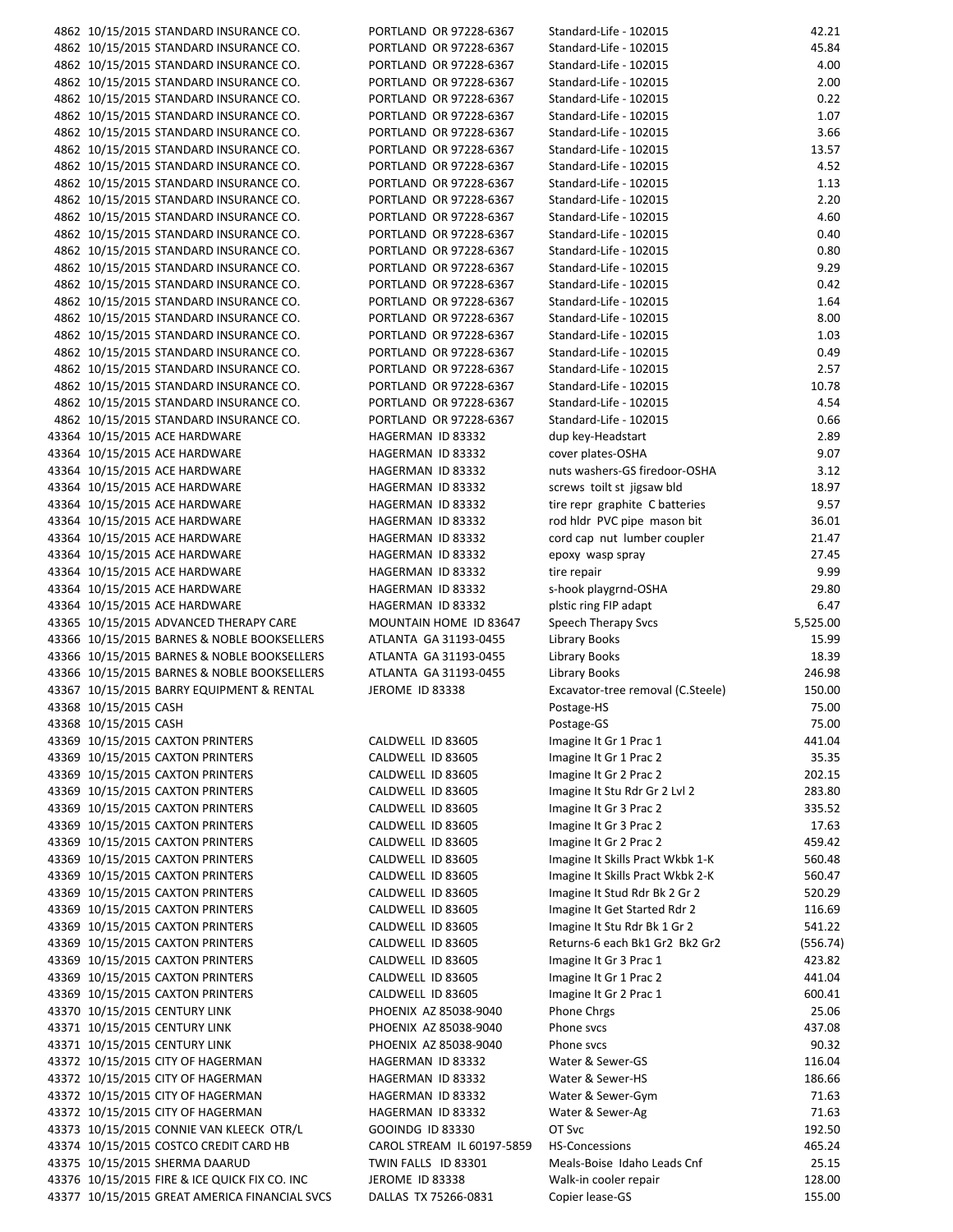| 43377 10/15/2015 GREAT AMERICA FINANCIAL SVCS   | DALLAS TX 75266-0831       | Copier lease-HS                    | 155.00     |
|-------------------------------------------------|----------------------------|------------------------------------|------------|
| 43378 10/15/2015 HAGERMAN VALLEY SPRING WATER   | HAGERMAN ID 83332          | Water for modulars                 | 60.50      |
| 43379 10/15/2015 RAY HOFFMANN                   | HAGERMAN ID 83332          | Mlg-TF MV Counselors Mtg           | 30.40      |
| 43380 10/15/2015 HOUGHTON MIFFLIN COMPANY       | CHICAGO IL 60693           | Reading gr 4 practice              | 451.10     |
| 43381 10/15/2015 ID DIV OF VOC REHAB            | BOISE ID 83720-0096        | 2015-16 Coop Agreemnt              | 347.36     |
| 43382 10/15/2015 ID HIGH SCH ACTIVITIES IHSAA   | BOISE ID 83704             | Activity Card-J. Botz              | 35.00      |
| 43382 10/15/2015 ID HIGH SCH ACTIVITIES IHSAA   | BOISE ID 83704             | <b>Activity Card-L.Priebe</b>      | 35.00      |
|                                                 |                            |                                    |            |
| 43382 10/15/2015 ID HIGH SCH ACTIVITIES IHSAA   | <b>BOISE ID 83704</b>      | Activity Card-S. Taylor            | 35.00      |
| 43382 10/15/2015 ID HIGH SCH ACTIVITIES IHSAA   | BOISE ID 83704             | <b>Activity Card-M. Kress</b>      | 35.00      |
| 43382 10/15/2015 ID HIGH SCH ACTIVITIES IHSAA   | BOISE ID 83704             | Activity Card-M. Cottam            | 35.00      |
| 43382 10/15/2015 ID HIGH SCH ACTIVITIES IHSAA   | BOISE ID 83704             | Activity Card-J. Keeney            | 35.00      |
| 43382 10/15/2015 ID HIGH SCH ACTIVITIES IHSAA   | BOISE ID 83704             | Activity Card-E. Anderson          | 35.00      |
| 43382 10/15/2015 ID HIGH SCH ACTIVITIES IHSAA   | <b>BOISE ID 83704</b>      | Activity Card-J. Emerson           | 35.00      |
| 43382 10/15/2015 ID HIGH SCH ACTIVITIES IHSAA   | BOISE ID 83704             | Activity Card-K. Knight            | 35.00      |
| 43382 10/15/2015 ID HIGH SCH ACTIVITIES IHSAA   | BOISE ID 83704             | Activity Card-C. Steele            | 35.00      |
| 43382 10/15/2015 ID HIGH SCH ACTIVITIES IHSAA   | BOISE ID 83704             |                                    | 35.00      |
|                                                 |                            | Activity Card-V. Arreaga           |            |
| 43382 10/15/2015 ID HIGH SCH ACTIVITIES IHSAA   | BOISE ID 83704             | Activity Card-K. Emerson           | 35.00      |
| 43382 10/15/2015 ID HIGH SCH ACTIVITIES IHSAA   | BOISE ID 83704             | Activity Card-D. Landrum           | 35.00      |
| 43382 10/15/2015 ID HIGH SCH ACTIVITIES IHSAA   | BOISE ID 83704             | Activity Card-V. Owsley            | 35.00      |
| 43382 10/15/2015 ID HIGH SCH ACTIVITIES IHSAA   | BOISE ID 83704             | Activity Card-M. Osborne           | 35.00      |
| 43382 10/15/2015 ID HIGH SCH ACTIVITIES IHSAA   | BOISE ID 83704             | Activity Card-M. Daily             | 35.00      |
| 43382 10/15/2015 ID HIGH SCH ACTIVITIES IHSAA   | BOISE ID 83704             | Activity Card-A. Lauritzen         | 35.00      |
| 43382 10/15/2015 ID HIGH SCH ACTIVITIES IHSAA   | BOISE ID 83704             | Activity Card-S. Hansen            | 35.00      |
| 43383 10/15/2015 IDAHO POWER COMPANY            | BOISE ID 83721-0030        | Power-Pumps                        | 231.34     |
|                                                 |                            |                                    |            |
| 43383 10/15/2015 IDAHO POWER COMPANY            | BOISE ID 83721-0030        | Power-Gym                          | 289.39     |
| 43383 10/15/2015 IDAHO POWER COMPANY            | BOISE ID 83721-0030        | Power-Lights                       | 100.19     |
| 43383 10/15/2015 IDAHO POWER COMPANY            | BOISE ID 83721-0030        | Power-HS                           | 1,842.14   |
| 43383 10/15/2015 IDAHO POWER COMPANY            | BOISE ID 83721-0030        | Power-Ag                           | 317.49     |
| 43383 10/15/2015 IDAHO POWER COMPANY            | BOISE ID 83721-0030        | Power-GS                           | 1,705.90   |
| 43384 10/15/2015 ID SCHOOL DISTRICT COUNCIL     | BOISE ID 83705-1501        | Unemplymnt monitor fees-Q3 2015    | 38.75      |
| 43385 10/15/2015 IT - INTEGRATED TECHNOLOGIES   | TWIN FALLS ID 83303-1843   | Copier Maint-Distr                 | 99.44      |
| 43385 10/15/2015 IT - INTEGRATED TECHNOLOGIES   | TWIN FALLS ID 83303-1843   |                                    | 216.80     |
|                                                 |                            | Copier Maint-GS                    |            |
| 43385 10/15/2015 IT - INTEGRATED TECHNOLOGIES   | TWIN FALLS ID 83303-1843   | <b>Copier Maint-HS</b>             | 142.42     |
| 43386 10/15/2015 JOSTENS INC                    | CHICAGO IL 60673-1213      | Diploma Covers                     | 209.47     |
| 43387 10/15/2015 MARK KRESS                     | HAGERMAN ID 83332          | Mlg-TF Accreditation Mtg           | 30.40      |
| 43387 10/15/2015 MARK KRESS                     | HAGERMAN ID 83332          | Mlg-TF dunk tank-homecoming        | 30.40      |
| 43387 10/15/2015 MARK KRESS                     | HAGERMAN ID 83332          | Mlg-TF retn dunk tank hmcomng      | 30.40      |
| 43387 10/15/2015 MARK KRESS                     | HAGERMAN ID 83332          | Mlg-Gdg truck/trlr-homecoming      | 17.10      |
| 43387 10/15/2015 MARK KRESS                     | HAGERMAN ID 83332          | Mlg-Gdg rtrn truck/trlr hmcomng    | 17.10      |
| 43388 10/15/2015 LEXIS NEXIS                    | PHILADELPHIA PA 19170-0178 | Law Bks-B. Reed                    | 60.00      |
|                                                 |                            |                                    |            |
| 43388 10/15/2015 LEXIS NEXIS                    | PHILADELPHIA PA 19170-0178 | Law Bks-E. Anderson                | 60.00      |
| 43388 10/15/2015 LEXIS NEXIS                    | PHILADELPHIA PA 19170-0178 | Law Bks-M. Kress                   | 60.00      |
| 43389 10/15/2015 MCGRAW HILL EDUCATION INC      | CHICAGO IL 60694-1545      | Tchr Edition-Imagine It-Gr 2 Unit  | 91.38      |
| 43389 10/15/2015 MCGRAW HILL EDUCATION INC      | CHICAGO IL 60694-1545      | Tchr Edition-Imagine It-Gr 2 Unit  | 91.38      |
| 43389 10/15/2015 MCGRAW HILL EDUCATION INC      | CHICAGO IL 60694-1545      | Tchr Edition-Imagine It-Gr 2 Unit  | 91.38      |
| 43389 10/15/2015 MCGRAW HILL EDUCATION INC      | CHICAGO IL 60694-1545      | Tchr Edition-Imagine It-Gr 2 Unit  | 91.38      |
| 43389 10/15/2015 MCGRAW HILL EDUCATION INC      | CHICAGO IL 60694-1545      | Tchr Edition-Imagine It-Gr 2 Unit  | 91.38      |
| 43390 10/15/2015 MEDICAID DIVISON OF            | BOISE ID 83720-0036        | Medicaid-Sch Match-Sept 15         | 785.56     |
|                                                 |                            |                                    |            |
| 43391 10/15/2015 NORCO INC.                     | TWIN FALLS ID 83301        | 10 yr tank lease                   | 1,500.00   |
| 43392 10/15/2015 VICTORIA OWSLEY                | HAGERMAN ID 83332          | Mlg-Boise Idaho Leads Cnf          | 76.00      |
| 43392 10/15/2015 VICTORIA OWSLEY                | HAGERMAN ID 83332          | Meals-Idaho Leads Cnf              | 34.70      |
| 43393 10/15/2015 PAPA KELSEYS                   | WENDELL ID 83355           | Meal-Mileposts CPR training-9/23   | 31.52      |
| 43394 10/15/2015 AJ PERKINS                     | GOODING ID 83330           | Meals-Boise Observation Class      | 17.45      |
| 43394 10/15/2015 AJ PERKINS                     | GOODING ID 83330           | Mlg-Boise Observation Class        | 304.00     |
| 43395 10/15/2015 PLATT ELECTRICAL SUPPLIES      | BOSTON MA 02241-8759       | Emergency light-OSHA               | 33.55      |
|                                                 |                            |                                    |            |
| 43395 10/15/2015 PLATT ELECTRICAL SUPPLIES      | BOSTON MA 02241-8759       | Batteries-emergency lights-OSHA    | 68.85      |
| 43396 10/15/2015 LESLIE PRIEBE                  | WENDELL ID 83355           | Reimb-ID Career Info System Wrkshp | 15.00      |
| 43396 10/15/2015 LESLIE PRIEBE                  | WENDELL ID 83355           | Mlg-McCall IBEA Assoc Conf         | 159.98     |
| 43396 10/15/2015 LESLIE PRIEBE                  | WENDELL ID 83355           | Mlg-Boise PTE Summer Conf          | 76.00      |
| 43397 10/15/2015 PRO ACTIVE ADVANTAGE LLC       | HAGERMAN ID 83332          | <b>Behavior Svcs</b>               | 705.25     |
| 43397 10/15/2015 PRO ACTIVE ADVANTAGE LLC       | HAGERMAN ID 83332          | <b>Behavior Svcs</b>               | 961.00     |
| 43397 10/15/2015 PRO ACTIVE ADVANTAGE LLC       | HAGERMAN ID 83332          | <b>Behavior Svcs</b>               | 953.25     |
| 43397 10/15/2015 PRO ACTIVE ADVANTAGE LLC       |                            | <b>Behavior Svcs</b>               | 240.25     |
|                                                 | HAGERMAN ID 83332          |                                    |            |
| 43398 10/15/2015 PBS-PROGRESSIVE BEHAVIOR SYSTE | RUPERT ID 83350            | <b>Behavior Svcs</b>               | 1,089.00   |
| 43398 10/15/2015 PBS-PROGRESSIVE BEHAVIOR SYSTE | RUPERT ID 83350            | <b>Behavior Svcs</b>               | 1,056.00   |
| 43398 10/15/2015 PBS-PROGRESSIVE BEHAVIOR SYSTE | RUPERT ID 83350            | <b>Behavior Svcs</b>               | 1,056.00   |
| 43398 10/15/2015 PBS-PROGRESSIVE BEHAVIOR SYSTE | RUPERT ID 83350            | <b>Behavior Svcs</b>               | 965.25     |
| 43398 10/15/2015 PBS-PROGRESSIVE BEHAVIOR SYSTE | RUPERT ID 83350            | <b>Behavior Svcs</b>               | 965.25     |
| 43398 10/15/2015 PBS-PROGRESSIVE BEHAVIOR SYSTE | RUPERT ID 83350            | <b>Behavior Svcs</b>               | 1,056.00   |
| 43398 10/15/2015 PBS-PROGRESSIVE BEHAVIOR SYSTE | RUPERT ID 83350            | Dupl Invoice-#26961                | (1,056.00) |
|                                                 |                            |                                    |            |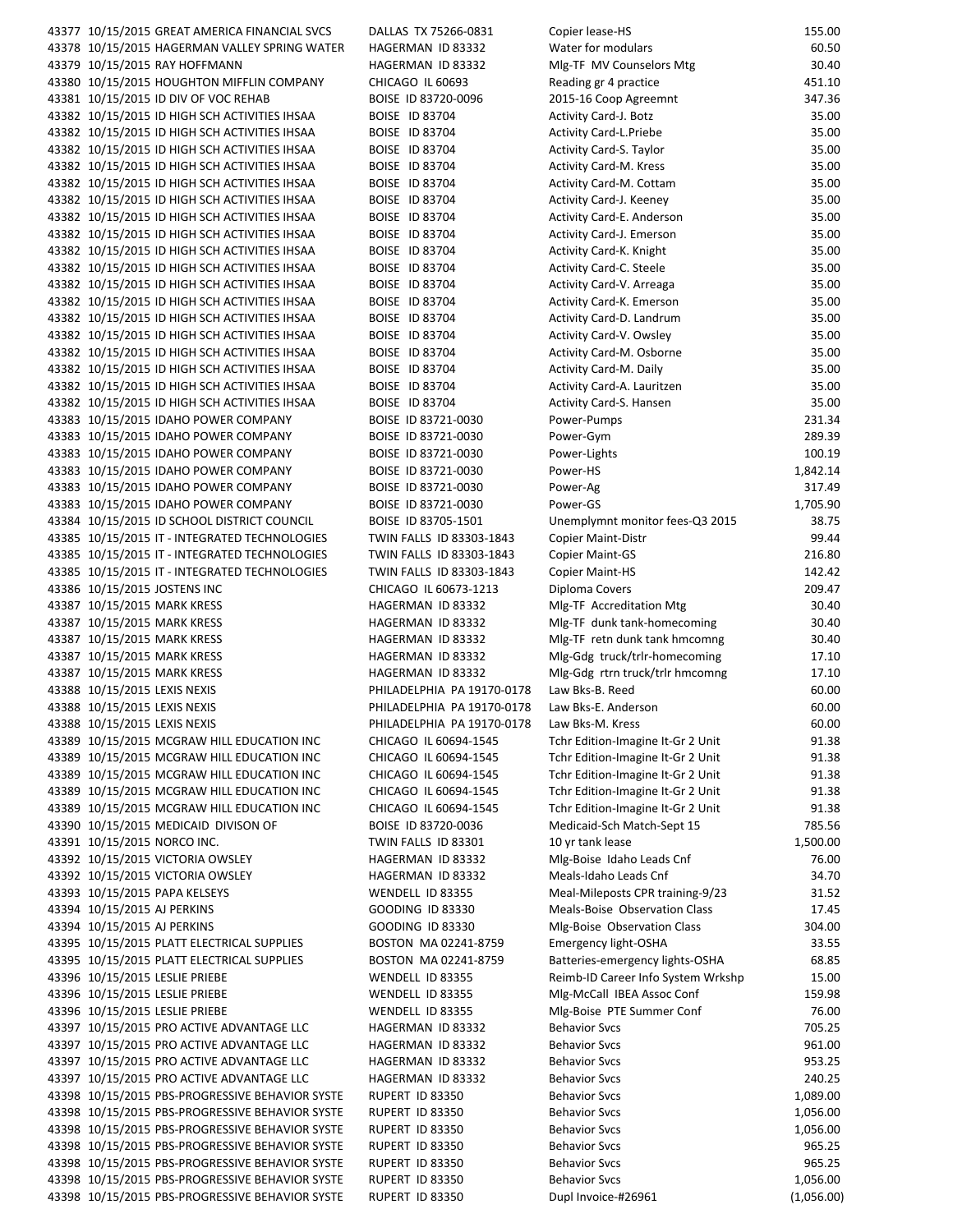| 43398 10/15/2015 PBS-PROGRESSIVE BEHAVIOR SYSTE | RUPERT ID 83350       | <b>Behavior Svcs</b>               | 965.25         |
|-------------------------------------------------|-----------------------|------------------------------------|----------------|
| 43399 10/15/2015 BETTE M REED                   | WENDELL ID 83355      | Mlg-Shoshone Persi GASB 68         | 28.50          |
| 43400 10/15/2015 REGION IV SUPT ASSOCIATION     | WENDELL ID 83355      | Superintendents' Assoc Dues        | 150.00         |
| 43401 10/15/2015 SAFARI INN DOWNTOWN            | <b>BOISE ID 83702</b> | Rm-S.Daarud Idaho Leads Cnf        | 59.50          |
| 43401 10/15/2015 SAFARI INN DOWNTOWN            | <b>BOISE ID 83702</b> | Rm-V.Owsley Idaho Leads Cnf        | 59.50          |
|                                                 |                       |                                    |                |
| 43402 10/15/2015 SAFEGUARD BUSINESS SYSTEMS     | <b>BOISE ID 83707</b> | Direct Deposit Advices             | 202.08         |
| 43402 10/15/2015 SAFEGUARD BUSINESS SYSTEMS     | <b>BOISE ID 83707</b> | Corr on inv per quote              | (16.87)        |
| 43403 10/15/2015 SDE-STATE DEPT OF EDUCATION    | BOISE ID 83750-0027   | ** VOID **                         |                |
| 43404 10/15/2015 SILVERBACK LEARNING SOLUTN INC | <b>BOISE ID 83706</b> | Mileposts Training on 9/18/15      | 1,108.78       |
| 43405 10/15/2015 STEVE SMITH                    | HAGERMAN ID 83332     | Mlg-Nampa Pest Mgmnt Mtg           | 87.40          |
| 43405 10/15/2015 STEVE SMITH                    | HAGERMAN ID 83332     | Meals-Nampa Pest Mgmnt Mtg         | 8.56           |
| 43406 10/15/2015 SOUTHERN ID LANDSCAPE CNTR     | <b>FILER ID 83328</b> | Playground Bark-OSHA               | 185.60         |
| 43407 10/15/2015 SYRINGA NETWORKS LLC           | MERIDIAN ID 83713     | Internet                           | 697.00         |
|                                                 |                       |                                    |                |
| 43408 10/15/2015 US BANKCORP CARD SVCS INC      | FARGO ND 58125-6343   | amzn:Garmin foot pod               | 51.50          |
| 43408 10/15/2015 US BANKCORP CARD SVCS INC      | FARGO ND 58125-6343   | amzn:Toner Cartridges MF8280CW     | 103.00         |
| 43408 10/15/2015 US BANKCORP CARD SVCS INC      | FARGO ND 58125-6343   | EdHelper renewal-2yrs              | 55.98          |
| 43408 10/15/2015 US BANKCORP CARD SVCS INC      | FARGO ND 58125-6343   | amzn:Brother 2170w printer toner   | 68.26          |
| 43408 10/15/2015 US BANKCORP CARD SVCS INC      | FARGO ND 58125-6343   | CBD: 5th Gr 3rd Edi SpEd           | 9.09           |
| 43408 10/15/2015 US BANKCORP CARD SVCS INC      | FARGO ND 58125-6343   | CBD:Book 5 Test 3rd Ed SpEd        | 9.49           |
| 43408 10/15/2015 US BANKCORP CARD SVCS INC      | FARGO ND 58125-6343   | CBD: Book 6 Test SpEd              | 9.49           |
| 43408 10/15/2015 US BANKCORP CARD SVCS INC      | FARGO ND 58125-6343   | CBD:Bk Gr 6 3rd Ed SpEd            | 9.89           |
|                                                 |                       |                                    |                |
| 43408 10/15/2015 US BANKCORP CARD SVCS INC      | FARGO ND 58125-6343   | CBD:Book 5 Ans Key.SpEd            | 3.79           |
| 43408 10/15/2015 US BANKCORP CARD SVCS INC      | FARGO ND 58125-6343   | CBD:Book 6 Ans Key SpEd            | 3.79           |
| 43408 10/15/2015 US BANKCORP CARD SVCS INC      | FARGO ND 58125-6343   | CBD:Student Bk 3 SpEd              | 8.69           |
| 43408 10/15/2015 US BANKCORP CARD SVCS INC      | FARGO ND 58125-6343   | CBD:Book 3 Ans Key SpEd            | 3.79           |
| 43408 10/15/2015 US BANKCORP CARD SVCS INC      | FARGO ND 58125-6343   | CBD:3rd Gr Test SpEd               | 9.49           |
| 43408 10/15/2015 US BANKCORP CARD SVCS INC      | FARGO ND 58125-6343   | amzn:Toner Cartridges MF8280CW     | 103.00         |
| 43408 10/15/2015 US BANKCORP CARD SVCS INC      | FARGO ND 58125-6343   | amzn:HP 96/97 Cartridges           | 81.95          |
| 43408 10/15/2015 US BANKCORP CARD SVCS INC      | FARGO ND 58125-6343   | amzn:Saxon Math 8/7                | 23.95          |
|                                                 |                       |                                    |                |
| 43408 10/15/2015 US BANKCORP CARD SVCS INC      | FARGO ND 58125-6343   | amzn: Saxon Math 8/7               | 23.98          |
| 43408 10/15/2015 US BANKCORP CARD SVCS INC      | FARGO ND 58125-6343   | amzn: Saxon Math 8/7               | 94.70          |
| 43408 10/15/2015 US BANKCORP CARD SVCS INC      | FARGO ND 58125-6343   | amzn:TI-30Xa-Scientific Calculator | 35.88          |
| 43408 10/15/2015 US BANKCORP CARD SVCS INC      | FARGO ND 58125-6343   | amzn:Saxon Math 8/7                | 23.93          |
| 43408 10/15/2015 US BANKCORP CARD SVCS INC      | FARGO ND 58125-6343   | amzn:Azio backlit keyboard         | 124.40         |
| 43408 10/15/2015 US BANKCORP CARD SVCS INC      | FARGO ND 58125-6343   | Retn-2 9gb Crucial Memory          | (133.11)       |
| 43408 10/15/2015 US BANKCORP CARD SVCS INC      | FARGO ND 58125-6343   | amzn:Samsung 850 EVO 250gb SSD     | 97.84          |
| 43408 10/15/2015 US BANKCORP CARD SVCS INC      | FARGO ND 58125-6343   | amzn:Side-by-Side Span/Engl Gramma | 12.07          |
|                                                 |                       | amzn:Practice/Perf English Grammar |                |
| 43408 10/15/2015 US BANKCORP CARD SVCS INC      | FARGO ND 58125-6343   |                                    | 8.61           |
| 43408 10/15/2015 US BANKCORP CARD SVCS INC      | FARGO ND 58125-6343   | amzn:ESL Interm Grammar            | 17.67          |
| 43408 10/15/2015 US BANKCORP CARD SVCS INC      | FARGO ND 58125-6343   | PTE-IBEA Conf Priebe               | 85.00          |
| 43408 10/15/2015 US BANKCORP CARD SVCS INC      | FARGO ND 58125-6343   | amzn:Motherboard AS Rock 277       | 172.53         |
| 43408 10/15/2015 US BANKCORP CARD SVCS INC      | FARGO ND 58125-6343   | amzn:AMD 8-core processor          | 164.37         |
| 43408 10/15/2015 US BANKCORP CARD SVCS INC      | FARGO ND 58125-6343   | amzn:Gigabyte GA motherboard       | 109.99         |
| 43408 10/15/2015 US BANKCORP CARD SVCS INC      | FARGO ND 58125-6343   | amzn:X-Acto sharpener              | 29.54          |
| 43408 10/15/2015 US BANKCORP CARD SVCS INC      | FARGO ND 58125-6343   | Less Retns                         | (5.00)         |
|                                                 |                       |                                    | 335.88         |
| 43408 10/15/2015 US BANKCORP CARD SVCS INC      | FARGO ND 58125-6343   | amzn:USB keyboard Azio             |                |
| 43408 10/15/2015 US BANKCORP CARD SVCS INC      | FARGO ND 58125-6343   | amzn:Logitech speakers             | 230.35         |
| 43408 10/15/2015 US BANKCORP CARD SVCS INC      | FARGO ND 58125-6343   | amzn:ESL Activities & Mini Bks     | 9.50           |
| 43408 10/15/2015 US BANKCORP CARD SVCS INC      | FARGO ND 58125-6343   | <b>ETS Parapro Assessmnt</b>       | 55.00          |
| 43408 10/15/2015 US BANKCORP CARD SVCS INC      | FARGO ND 58125-6343   | amzn:Saxon Math 8/7                | 21.98          |
| 43408 10/15/2015 US BANKCORP CARD SVCS INC      | FARGO ND 58125-6343   | amzn:Saxon Math 8/7                | 23.98          |
| 43408 10/15/2015 US BANKCORP CARD SVCS INC      | FARGO ND 58125-6343   | amzn: Crucial 16gb kit             | 77.99          |
| 43409 10/15/2015 VALLEY COOP                    | WENDELL ID 83355      | Propane-HS (Corr prior mo)         | 27.00          |
|                                                 |                       |                                    |                |
| 43410 10/15/2015 VERIZON WIRELESS               | BELLEVUE WA 98009     | Cell Ph-E. Anderson                | 52.90          |
| 43410 10/15/2015 VERIZON WIRELESS               | BELLEVUE WA 98009     | Cell Ph-A. Perkins                 | 52.90          |
| 43410 10/15/2015 VERIZON WIRELESS               | BELLEVUE WA 98009     | Cell Ph-D. Knapp                   | 52.90          |
| 43410 10/15/2015 VERIZON WIRELESS               | BELLEVUE WA 98009     | Cell Ph-S. Smith                   | 52.90          |
| 43410 10/15/2015 VERIZON WIRELESS               | BELLEVUE WA 98009     | Cell Ph-M. Cottam                  | 52.90          |
| 43410 10/15/2015 VERIZON WIRELESS               | BELLEVUE WA 98009     | Cell Ph-C. Jackson                 | 26.45          |
| 43410 10/15/2015 VERIZON WIRELESS               | BELLEVUE WA 98009     | Cell Ph-M. Kress                   | 52.90          |
|                                                 |                       |                                    |                |
| 43410 10/15/2015 VERIZON WIRELESS               | BELLEVUE WA 98009     | Cell Ph-V. Arreaga                 | 52.90          |
| 43411 10/15/2015 WALMART COMMUNITY              | ATLANTA GA 30353-0934 | 2-Vacuum Clnrs Elem                | 95.68          |
| 43412 10/15/2015 WWS-WESTERN WASTE SERVICES     | JEROME ID 83338       | 8 yd svc                           | 152.34         |
| 43412 10/15/2015 WWS-WESTERN WASTE SERVICES     | JEROME ID 83338       | Rental chg-8 yd cont               | 11.00          |
| 43412 10/15/2015 WWS-WESTERN WASTE SERVICES     | JEROME ID 83338       | 3 yd svc                           | 89.22          |
| 43412 10/15/2015 WWS-WESTERN WASTE SERVICES     | JEROME ID 83338       | Rental chg-3 yd cont               | 3.50           |
| 43413 10/15/2015 ZIGGY EXPRESS HAGERMAN         | <b>BLISS ID 83314</b> | Fuel-Chuck's Trk-plygrnd bark-OSHA | 20.00          |
| 43413 10/15/2015 ZIGGY EXPRESS HAGERMAN         | <b>BLISS ID 83314</b> | Fuel / Oil-Dan Knapp               | 117.74         |
|                                                 |                       |                                    |                |
| 43413 10/15/2015 ZIGGY EXPRESS HAGERMAN         | <b>BLISS ID 83314</b> | Fuel-mower                         | 17.77<br>21.79 |
| 43413 10/15/2015 ZIGGY EXPRESS HAGERMAN         | <b>BLISS ID 83314</b> | Fuel-mower                         |                |